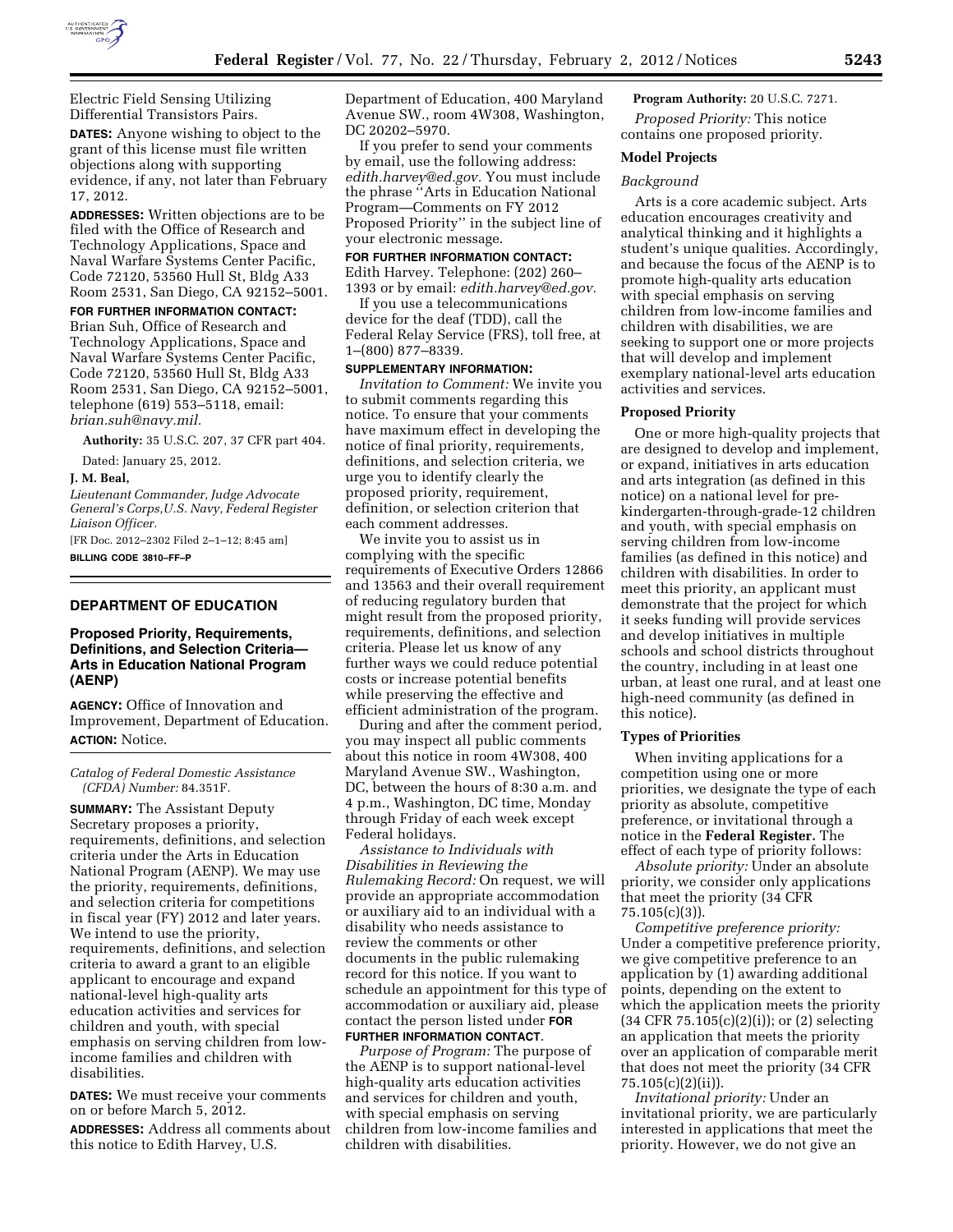application that meets the priority a preference over other applications (34 CFR 75.105(c)(1)).

## **Proposed Requirements**

#### *Background*

The AENP supports the implementation of high-quality arts education and arts integration activities and services in music, dance, theater, media arts, and visual arts, including folk arts. We are proposing these requirements to ensure that funded projects have the capacity to provide high-quality professional development, programming, and resources in all of these art forms and to expand the reach of services through strong partnerships with schools and communities.

# **Proposed Eligibility and Application Requirements**

The Assistant Deputy Secretary proposes the following eligibility and application requirements for this program. We may use one or more of these requirements in any year in which we award grants for the AENP.

1. To be eligible for an award, an applicant must be a national nonprofit arts education organization (as defined in this notice).

2. An applicant must describe in its application how it would serve children from low-income families and children with disabilities.

3. An applicant must describe in its application how it would implement the following activities and services at the national level:

(i) Professional development based on State or national standards for prekindergarten-through-grade-12 arts educators (as defined in this notice).

**Note:** *National standards* are the arts standards developed by the Consortium of National Arts Education Associations or another, comparable set of national arts standards. The standards developed by the Consortium outline what students should know and be able to do in the arts. These are not Department standards. To view the standards, please go to *[www.menc.org/](http://www.menc.org/resources/view/the-national-standards-for-arts-education-a-brief-history)  [resources/view/the-national-standards-for](http://www.menc.org/resources/view/the-national-standards-for-arts-education-a-brief-history)[arts-education-a-brief-history.](http://www.menc.org/resources/view/the-national-standards-for-arts-education-a-brief-history)* 

(ii) Development and dissemination of instructional materials, including online resources, in music, dance, theater, media arts, and visual arts, including folk arts, for arts educators.

(iii) Arts-based educational programming in music, dance, theater, media arts, and visual arts, including folk arts, for pre-kindergarten-throughgrade-12 students and arts educators.

(iv) Community and national outreach activities and services that strengthen and expand partnerships among

schools, school districts, and communities throughout the country.

## **Proposed Definitions**

## *Background*

Several terms associated with this program are not defined in section 9101 of the ESEA. Therefore, we are proposing the following definitions for these terms.

## **Proposed Definitions**

The Assistant Deputy Secretary proposes the following definitions for this program. We may use one or more of these definitions in any year in which we award grants for the AENP.

*Arts* means music, dance, theater, media arts, and visual arts, including folk arts.

*Arts educator* means a teacher or other instructional staffer who works in music, dance, theater, media arts, or visual arts, including folk arts.

*Arts integration* means (i) using highquality arts instruction within other academic content areas, and (ii) strengthening the arts as a core academic subject in the school curriculum.

*High-need community* means (i) a political subdivision of a State or portion of a political subdivision of a State, in which at least 50 percent of the children are from low-income families; or (ii) a political subdivision of a State that is among the 10 percent of political subdivisions of the State having the greatest numbers of such children. For the purposes of determining if a community meets this definition, the term ''low-income families'' means families with incomes below the poverty line for the most recent fiscal year for which satisfactory data are available.

*National non-profit arts education organization* means an organization of national scope that is supported by staff or affiliates at the State and local levels and that has a demonstrated history of advancing high-quality arts education and arts integration for arts educators, education leaders, artists, and students through professional development, partnerships, educational programming, and supporting systemic school reform.

*Child from low-income family* means a child who is determined by a State educational agency or local educational agency to be a child, in pre-kindergarten through grade 12, from a low-income family, on the basis of (a) the family having an income that meets the poverty criteria established by the U.S Department of Commerce, (b) the child's eligibility for free or reduced-price lunches under the Richard B. Russell

National School Lunch Act, (c) the family's receipt of assistance under Part A of title IV of the Social Security Act, or (d) the child's eligibility for medical assistance under the Medicaid program under title XIX of the Social Security Act.

#### **Proposed Selection Criteria**

### *Background*

The AENP is intended to support high-quality arts education and arts integration on a national level. To ensure that we award the grant to entities that have demonstrated capacity to meet the purposes of the program, we have developed program-specific selection criteria. We propose to award a grant to an eligible entity on the basis of the quality of applications submitted, after taking into consideration one or more of the following proposed selection criteria as well as the requirements of the program.

#### **Proposed Selection Criteria**

The Assistant Deputy Secretary proposes the following selection criteria for evaluating an application under this program. We may apply one or more of these criteria, as well as criteria from the Education Department General Administrative Regulations in 34.CFR 75.210, in any year in which this program is in effect. In the notice inviting applications or the application package or both we will announce the maximum possible points assigned to each criterion.

(1) *Significance.* The Secretary reviews each application to determine the extent to which—

(a) The proposed project is likely to build State and local capacity to provide, improve, or expand arts education and arts integration that address the needs of children and youth, with special emphasis on serving children from low-income families and children with disabilities; and

(b) The applicant has a history of three or more years of demonstrated excellence in the areas of arts education and arts integration on a national scale.

(2) *Quality of the project design.* The Secretary reviews each application to determine the extent to which—

(a) The design of the proposed project is appropriate to, and will successfully address, the arts education needs of prekindergarten-through-grade-12 children and youth, with special emphasis on children from low-income families and children with disabilities;

(b) The proposed project will provide high-quality professional development for pre-kindergarten-through-grade-12 arts educators who provide instruction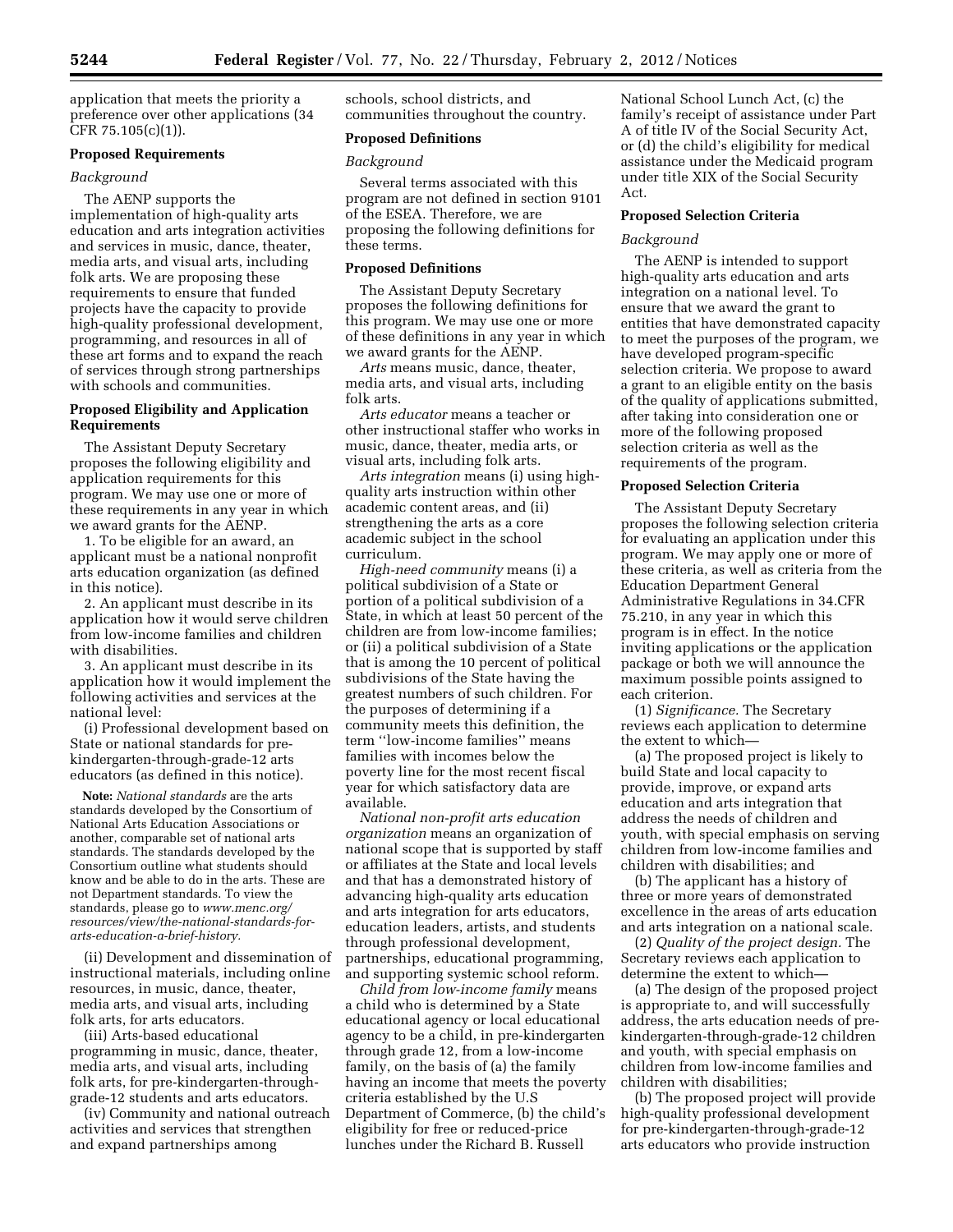in music, dance, drama, media arts, or visual arts, including folk arts;

(c) The proposed project will develop and disseminate instructional materials, including online resources, in multiple arts disciplines for arts educators and other instructional staff;

(d) The proposed project will support arts-based educational programming; and

(e) The proposed project will provide community and national outreach that strengthens and expands partnerships among schools, school districts, and communities throughout the country.

(3) *Quality of project services.* In determining the quality of the services to be provided by the proposed project, the Secretary considers the extent to which—

(a) The services to be provided by the proposed project involve the collaboration of appropriate partners in order to maximize the effectiveness of project services; and

(b) The proposed project will provide services and initiatives that will reach students and arts educators in multiple schools and school districts in urban, rural, and high-need communities throughout the country.

#### **Final Priority, Requirements, Definitions, and Selection Criteria**

We will announce the final priority, requirements, definitions, and selection criteria in a notice in the **Federal Register.** We will determine the final priority, requirements, definitions, and selection criteria after considering responses to this notice and other information available to the Department. This notice does not preclude us from proposing additional priorities, requirements, definitions, or selection criteria, subject to meeting applicable rulemaking requirements.

**Note:** This notice does *not* solicit applications. In any year in which we choose to use this priority, requirements, definitions, and selection criteria, we invite applications through a notice in the **Federal Register.** 

#### **Executive Orders 12866 and 13563**

#### *Regulatory Impact Analysis*

Under Executive Order 12866, the Secretary must determine whether this regulatory action is ''significant'' and, therefore, subject to the requirements of the Executive order and subject to review by the Office of Management and Budget (OMB). Section 3(f) of Executive Order 12866 defines a ''significant regulatory action'' as an action likely to result in a rule that may—

(1) Have an annual effect on the economy of \$100 million or more, or adversely affect a sector of the economy,

productivity, competition, jobs, the environment, public health or safety, or State, local or tribal governments or communities in a material way (also referred to as an ''economically significant'' rule);

(2) Create serious inconsistency or otherwise interfere with an action taken or planned by another agency;

(3) Materially alter the budgetary impacts of entitlement grants, user fees, or loan programs or the rights and obligations of recipients thereof; or

(4) Raise novel legal or policy issues arising out of legal mandates, the President's priorities, or the principles stated in the Executive order.

This proposed regulatory action is not a significant regulatory action subject to review by OMB under section 3(f) of Executive Order 12866.

We have also reviewed these regulations under Executive Order 13563, which supplements and explicitly reaffirms the principles, structures, and definitions governing regulatory review established in Executive Order 12866. To the extent permitted by law, Executive Order 13563 requires that an agency—

(1) Propose or adopt regulations only on a reasoned determination that their benefits justify their costs (recognizing that some benefits and costs are difficult to quantify);

(2) Tailor its regulations to impose the least burden on society, consistent with obtaining regulatory objectives and taking into account—among other things and to the extent practicable—the costs of cumulative regulations;

(3) In choosing among alternative regulatory approaches, select those approaches that maximize net benefits (including potential economic, environmental, public health and safety, and other advantages; distributive impacts; and equity);

(4) To the extent feasible, specify performance objectives, rather than the behavior or manner of compliance a regulated entity must adopt; and

(5) Identify and assess available alternatives to direct regulation, including economic incentives—such as user fees or marketable permits—to encourage the desired behavior, or provide information that enables the public to make choices.

Executive Order 13563 also requires an agency ''to use the best available techniques to quantify anticipated present and future benefits and costs as accurately as possible.'' The Office of Information and Regulatory Affairs of OMB has emphasized that these techniques may include ''identifying changing future compliance costs that might result from technological

innovation or anticipated behavioral changes.''

We are issuing this proposed priority, requirements, definitions, and selection criteria only on a reasoned determination that their benefits justify their costs. In choosing among alternative regulatory approaches, we selected those approaches that maximize net benefits. Based on the analysis that follows, the Department believes that this proposed regulatory action is consistent with the principles in Executive Order 13563.

We also have determined that this regulatory action would not unduly interfere with State, local, and tribal governments in the exercise of their governmental functions.

In accordance with both Executive orders, the Department has assessed the potential costs and benefits of this regulatory action. The potential costs associated with this regulatory action are those resulting from statutory requirements and those we have determined as necessary for administering the Department's programs and activities.

*Intergovernmental Review:* This program is subject to Executive Order 12372 and the regulations in 34 CFR part 79. One of the objectives of the Executive order is to foster an intergovernmental partnership and a strengthened federalism. The Executive order relies on processes developed by State and local governments for coordination and review of proposed Federal financial assistance.

This document provides early notification of our specific plans and actions for this program.

*Accessible Format:* Individuals with disabilities can obtain this document in an accessible format (*e.g.,* braille, large print, audiotape, or compact disc) on request to the contact person listed under **FOR FURTHER INFORMATION CONTACT**.

*Electronic Access to This Document:*  The official version of this document is the document published in the **Federal Register.** Free Internet access to the official edition of the **Federal Register**  and the Code of Federal Regulations is available via the Federal Digital System at: *[www.gpo.gov/fdsys.](http://www.gpo.gov/fdsys)* At this site you can view this document, as well as all other documents of this Department published in the **Federal Register,** in text or Adobe Portable Document Format (PDF). To use PDF you must have Adobe Acrobat Reader, which is available free at the site.

You may also access documents of the Department published in the **Federal Register** by using the article search feature at: *[www.federalregister.gov.](http://www.federalregister.gov)*